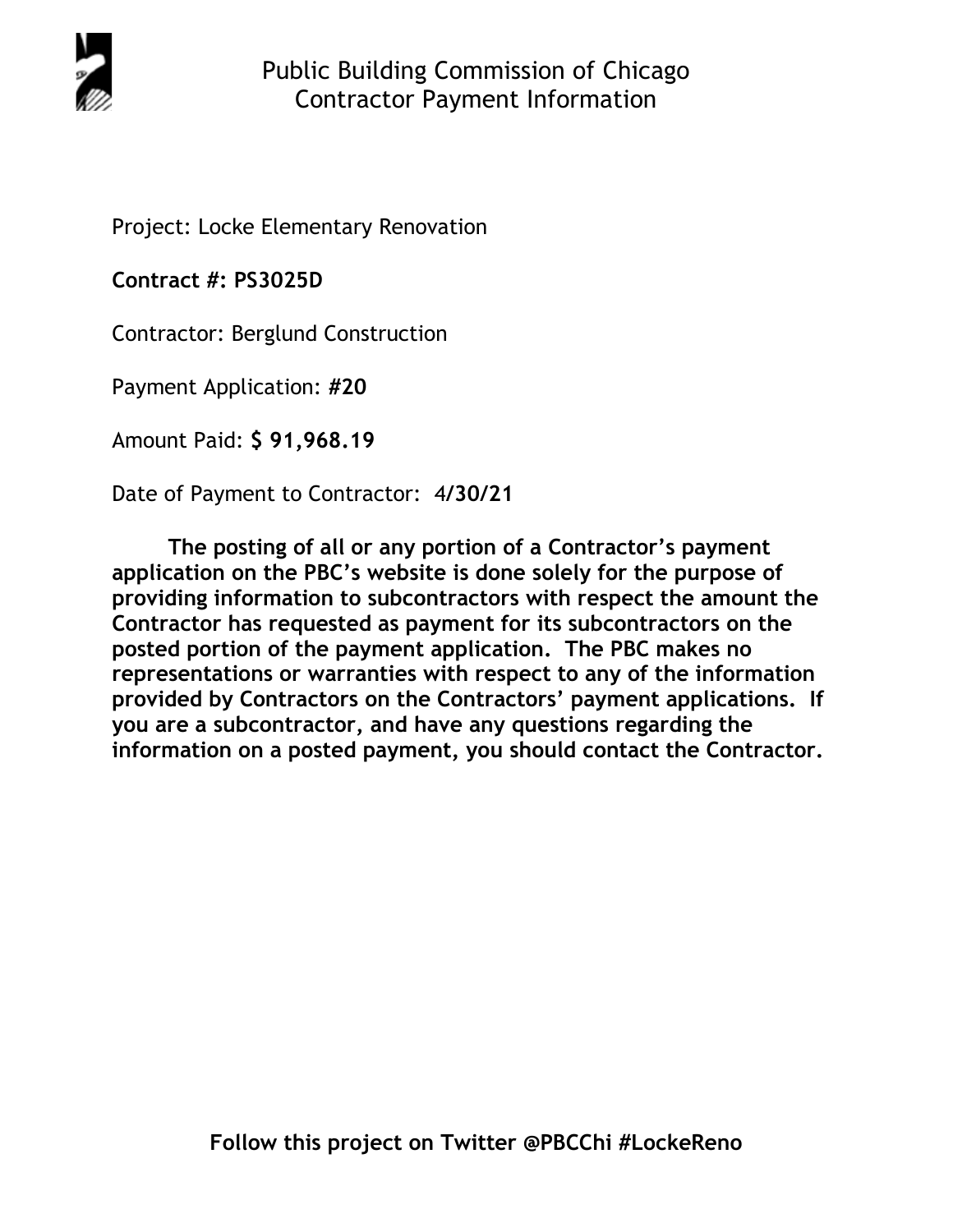#### PUBLIC BUILDING COMMISSION OF CHICAGO EXHIBIT S CERTIFICATE OF ARCHITECT. ENGINEER

| DATF:                |  | 3/29/2021                              |    |           |
|----------------------|--|----------------------------------------|----|-----------|
| PROJECT:             |  | <b>CPS Locke Elementary Renovation</b> |    |           |
| Pay Application No.: |  | 20                                     |    |           |
| For the Period:      |  | 3/1/2021                               | to | 3/31/2021 |
| Contract No.:        |  | <b>PS3025D</b>                         |    |           |

In accordance with Resolution No. \_\_\_\_\_, adopted by the Public Building Commission of Chicago on commission of Chicagoon change in the \$ issued by the Public Building Commission of Chicago for the financing of this project (and all terms used herein shall have the same meaning as in said Resolution), I hereby certify to the Commission and to its Trustee, that:

- 1. Obligations in the amounts stated herein have been incurred by the Commission and that each item thereof is a proper charge against the Construction Account and has not been paid; and
- 2, No amount hereby approved for payment upon any contract will, when added to all amounts previously paid upon such contract, exceed 90% of current estimates approved by the Architect - Engineer until the aggregate amount of payments withheld equals 5% of the Contract Price (said retained funds being payable as set forth in said Resolution).

| THE CONTRACTOR:                                                          | <b>Berglund Construction</b><br>111 E. Wacker Drive, Suite 2450, Chicago, IL 60601 |                                                      |               |
|--------------------------------------------------------------------------|------------------------------------------------------------------------------------|------------------------------------------------------|---------------|
| <b>General Construction Services</b><br><b>FOR:</b>                      |                                                                                    |                                                      |               |
| Is now entitled to the sum of:                                           | s                                                                                  | 91,968.19                                            |               |
| <b>ORIGINAL CONTRACTOR PRICE</b>                                         | \$24,160,000.00                                                                    |                                                      |               |
| <b>ADDITIONS</b>                                                         | \$0.00                                                                             |                                                      |               |
| <b>DEDUCTIONS</b>                                                        | \$0.00                                                                             |                                                      |               |
| <b>NET ADDITION OR DEDUCTION</b>                                         | \$0.00                                                                             |                                                      |               |
| <b>ADJUSTED CONTRACT PRICE</b>                                           | \$24,160,000.00                                                                    |                                                      |               |
|                                                                          |                                                                                    |                                                      |               |
| <b>TOTAL AMOUNT EARNED</b>                                               |                                                                                    | \$                                                   | 21,700,850.60 |
|                                                                          |                                                                                    | \$                                                   |               |
| <b>TOTAL RETENTION</b>                                                   |                                                                                    |                                                      | 1,175,975.25  |
| a) Reserve Withheld @ 5% of Total Amount Earned,                         |                                                                                    |                                                      |               |
| but Not to Exceed 5% of Contract Price<br>b) Liens and Other Withholding |                                                                                    | 1,175,975.25<br><u>್ತ</u><br>$\overline{\mathbf{s}}$ |               |
|                                                                          |                                                                                    |                                                      |               |
| c) Liquidated Damages Withheld                                           |                                                                                    | \$                                                   |               |
| TOTAL PAID TO DATE (Include this Payment)                                |                                                                                    |                                                      | 20,524,875.35 |
| <b>LESS: AMOUNT PREVIOUSLY PAID</b>                                      |                                                                                    | \$                                                   | 20,432,907.16 |
| AMOUNT DUE THIS PAYMENT                                                  |                                                                                    | \$                                                   | 91.968.19     |

Architect Engineer:

signature, date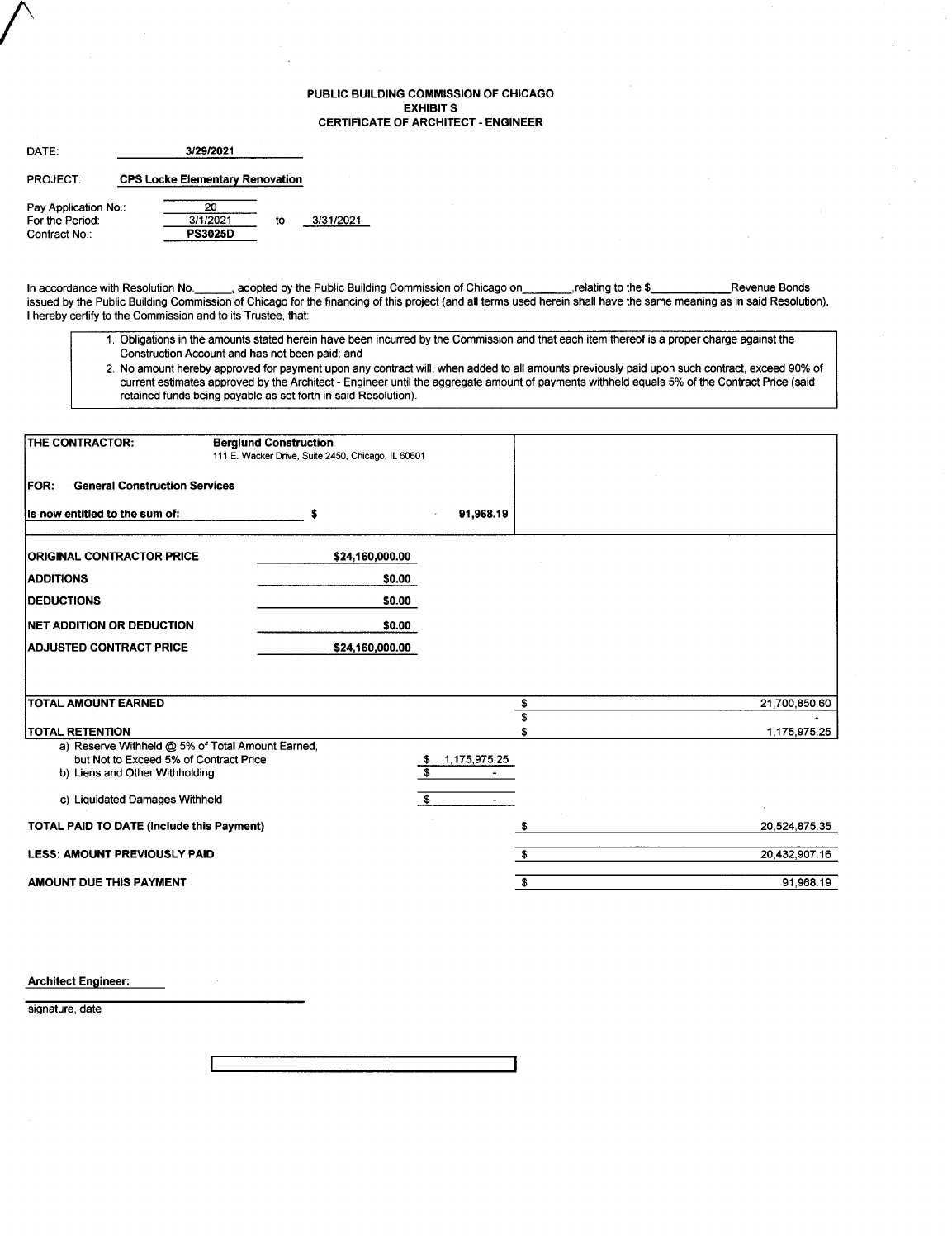# **APPLICATION AND CERTIFICATE FOR PAYMENT**

20 Distribution to: Project: 519012- CPS Locke Elementary **Anolication No.:** To Owner: Public Building Commission of Chicago Owner Renovation 50 West Washington Street Room 200 **Architect Richard J Daley Center Contractor** Period To: 3/31/2021 Chicago, IL 60602 **Via Architect: RADA Architects** From Contractor: Berglund Construction 233 N. Michigan Avenue, Suite 1900 8410 S South Chicago Avenue **Project Nos:** Chicago IL 60601 Chicago, IL 60617 **Contract Date: Contract For:** 

## **CONTRACTOR'S APPLICATION FOR PAYMENT**

Application is made for payment, as shown below, in connection with the Contract. Continuation Sheet is attached.

| 1. Original Contract Sum                                         | \$24,160,000.00 |
|------------------------------------------------------------------|-----------------|
| 2. Net Change By Change Order                                    | \$0.00          |
| 3. Contract Sum To Date                                          | \$24,160,000.00 |
| 4. Total Completed and Stored To Date                            | \$21,700,850.60 |
| 5. Retainage:<br>5.42% of Completed Work<br>â.<br>\$1,175,975.25 |                 |
| \$0.00<br>0.00% of Stored Material<br>ь.                         |                 |
| Total Retainage                                                  | \$1,175,975.25  |
| 6. Total Earned Less Retainage                                   | \$20,524,875.35 |
| 7. Less Previous Certificates For Payments                       | \$20,432,907.16 |
| 8. Current Payment Due                                           | \$91.968.19     |
| 9. Balance To Finish, Plus Retainage                             | \$3.635.124.65  |

| CHANGE ORDER SUMMARY                                  | <b>Additions</b> | <b>Deductions</b> |  |  |  |
|-------------------------------------------------------|------------------|-------------------|--|--|--|
| Total changes approved<br>in previous months by Owner | \$0.00           | \$0.00            |  |  |  |
| <b>Total Approved this Month</b>                      | \$0.00           | \$0.00            |  |  |  |
| TOTALS                                                | \$0.00           | \$0.00            |  |  |  |
| Net Changes By Change Order                           | \$0.00           |                   |  |  |  |

The undersigned Contractor certifies that to the best of the Contractor's knowledge, information, and belief, the work covered by this Application for Payment has been completed in accordance with the Contract Documents. That all amounts have been paid by the Contractor for Work for which previous Certificates for Payment were issued and payments received from the Owner, and that current payment shown herein is now due.

**CONTRACTOR: Berglund Construction** 

BoFred Birdund state of: 11, no /3

Invoice #:

51030

Date: 3/29/2021

Subscribed and sworn to before me this **Notary Public:** My Commission exi

county of: COOK<br>day of March ZOLI

**ARCHITECT'S CERTIFICATE FOR PAYMENT** In accordance with the Contract Documents, based on o comprising the above application, the Architect certifies Architect's knowledge, information, and belief, the Word the quality of the Work is in accordance with the Contract is entitled to payment of the AMOUNT CERTIFIED.

AMOUNT CERTIFIED \$91,968.19

(Attach explanation if amount certified differs from the amount applied. Initial all figures on this Application and Continuation Sheet that are changed to conform with the amount certified )

**ARCHITECT:** 03/29/21 Date: By:

This Certificate is not negotiable. The AMOUNT CERTIFIED is payable only to the Contractor named herein. Issuance, payment, and acceptance of payment are without prejudice to any rights of the Owner or Contractor under this Contract.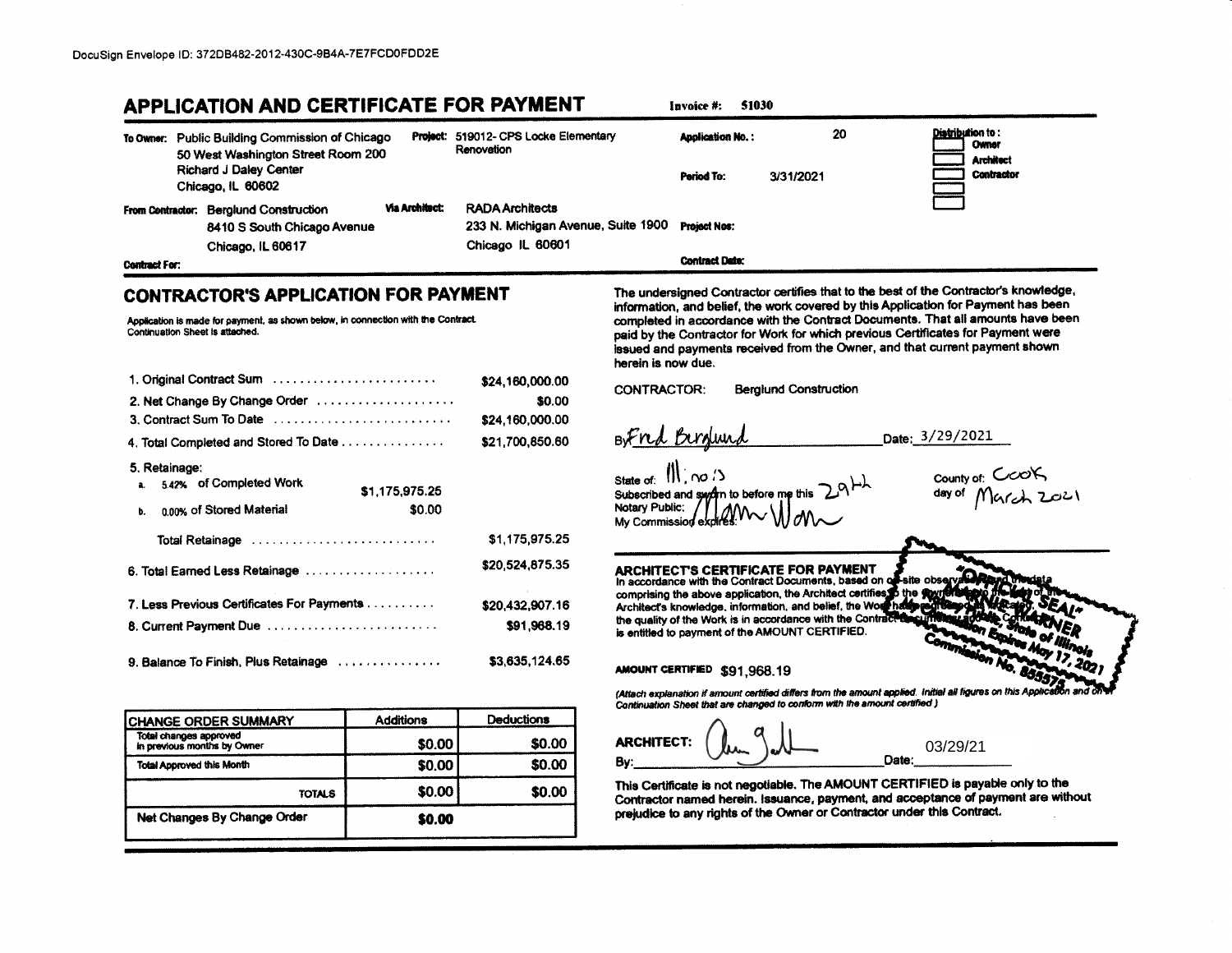PUBLIC BUILDING COMMISSION OF CHICAGO

EXHIBIT A - PART 1

|                     | CONTRACTOR'S SWORN STATEMENT AND AFFIDAVIT FOR PARTIAL PAYMENT (page 1 of 2) |                                                                                                                                                                                                                                                                                                                                                                                                                              |                                         |                                                                                                                             |                             |                                 |               |                             |                                   |               |           |                                       |      |                   |
|---------------------|------------------------------------------------------------------------------|------------------------------------------------------------------------------------------------------------------------------------------------------------------------------------------------------------------------------------------------------------------------------------------------------------------------------------------------------------------------------------------------------------------------------|-----------------------------------------|-----------------------------------------------------------------------------------------------------------------------------|-----------------------------|---------------------------------|---------------|-----------------------------|-----------------------------------|---------------|-----------|---------------------------------------|------|-------------------|
| Project             | <b>CPS Locke Elementary Revovation</b>                                       |                                                                                                                                                                                                                                                                                                                                                                                                                              |                                         |                                                                                                                             |                             |                                 |               |                             | CONTRACTOR Berglund Construction  |               |           |                                       |      |                   |
| PBC Project #05345  |                                                                              |                                                                                                                                                                                                                                                                                                                                                                                                                              |                                         |                                                                                                                             |                             |                                 |               |                             |                                   |               |           |                                       |      |                   |
|                     |                                                                              |                                                                                                                                                                                                                                                                                                                                                                                                                              |                                         |                                                                                                                             |                             |                                 |               |                             |                                   |               |           |                                       |      |                   |
|                     | Job Location 2828 North Oak Avenue, Chicago, IL 60634                        |                                                                                                                                                                                                                                                                                                                                                                                                                              |                                         |                                                                                                                             |                             |                                 |               |                             |                                   |               |           |                                       |      |                   |
|                     | Owner Public Building Commission Of Chicago                                  |                                                                                                                                                                                                                                                                                                                                                                                                                              |                                         |                                                                                                                             |                             |                                 |               | APPLICATION FOR PAYMENT #20 |                                   |               |           |                                       |      |                   |
|                     |                                                                              |                                                                                                                                                                                                                                                                                                                                                                                                                              |                                         |                                                                                                                             |                             |                                 |               |                             |                                   |               |           |                                       |      |                   |
|                     | STATE OF ILLINOIS }<br>SS<br>COUNTY OF COOK }                                |                                                                                                                                                                                                                                                                                                                                                                                                                              |                                         |                                                                                                                             |                             |                                 |               |                             |                                   |               |           |                                       |      |                   |
|                     |                                                                              | The affiant, being first duly swom on oath, deposes and says that he/she is Fred Berglund - President, of Berglund Construction, an Illinois corporation, and duly authorized to make this Affidavit in behalf of said corpora<br>that said corporation is the Contractor with the PUBLIC BUILDING COMMISSION OF CHICAGO, Owner, under Contract No. PS3025D dated the 10th day of September, 2019, for the following project |                                         |                                                                                                                             |                             |                                 |               |                             |                                   |               |           |                                       |      |                   |
|                     |                                                                              |                                                                                                                                                                                                                                                                                                                                                                                                                              |                                         |                                                                                                                             |                             |                                 |               |                             |                                   |               |           |                                       |      |                   |
|                     |                                                                              |                                                                                                                                                                                                                                                                                                                                                                                                                              |                                         | CPS Locke Elementary Renovation<br>that the following statements are made for the purpose of procuring a partial payment of |                             |                                 | 91,968.19     |                             | under the terms of said Contract; |               |           |                                       |      |                   |
|                     |                                                                              | money due and to become due to each of them respectively. That this statement is a full, true, and complete statement of all such persons and of the full amount now due and the amount heretofore paid to each of them for su<br>furnished or prepared by each of them to or on account of said work, as stated:                                                                                                            |                                         |                                                                                                                             |                             |                                 |               |                             |                                   |               |           |                                       |      |                   |
|                     | CONSTRUCTION (pre con; trades; gel req)                                      |                                                                                                                                                                                                                                                                                                                                                                                                                              |                                         |                                                                                                                             |                             |                                 |               |                             | --------Work Completed-------     |               |           |                                       |      |                   |
| TEMF                | <b>PRECONSTRUCTION SERVICES</b>                                              |                                                                                                                                                                                                                                                                                                                                                                                                                              |                                         |                                                                                                                             |                             |                                 |               |                             |                                   |               |           |                                       |      |                   |
| (same on            |                                                                              |                                                                                                                                                                                                                                                                                                                                                                                                                              | Onginal contract<br>amount: initial GMP | PBC Change Orders                                                                                                           | Genl Contr<br>Change Orders | <b>Adjusted Contract</b><br>Amt | %<br>Complete | Previous                    | Current                           | Total to date | retainage | net previous billing   net amount due |      | remaining to bill |
| SOV)                | Subcontractor Name & Address<br><b>Berglund Construction</b>                 | Type of Work                                                                                                                                                                                                                                                                                                                                                                                                                 |                                         |                                                                                                                             |                             |                                 |               |                             |                                   |               |           |                                       |      |                   |
|                     | 111 E. Wacker Dr., Suite 2450                                                |                                                                                                                                                                                                                                                                                                                                                                                                                              | 143.000.00                              | 0.00                                                                                                                        | 0.00                        | 143,000.00                      | 100%          | 143,000.00                  | 0.00                              | 143.000.00    | 0.00      | 143,000.00                            | 0.00 | 0.00              |
| 00500               | Chicago, IL 60601<br>Valor Technologies                                      | <b>Preconstruction Services</b>                                                                                                                                                                                                                                                                                                                                                                                              |                                         |                                                                                                                             |                             |                                 |               |                             |                                   |               |           |                                       |      |                   |
|                     | 3 Northpoint Court                                                           |                                                                                                                                                                                                                                                                                                                                                                                                                              | 11,885.00                               | 0.00                                                                                                                        | 0.00                        | 11.885.00                       | 100%          | 11.885.00                   | 0.00                              | 11,885.00     | 0.00      | 11,885.00                             | 0.00 | 0.00              |
| 100510              | Bolingbrook, It. 60440                                                       | Abatement Spring Break Work Exploratory                                                                                                                                                                                                                                                                                                                                                                                      |                                         |                                                                                                                             |                             |                                 |               |                             |                                   |               |           |                                       |      |                   |
|                     | Brandenburger Plumbing<br>3245 W. 111th St.                                  |                                                                                                                                                                                                                                                                                                                                                                                                                              |                                         | 0.00                                                                                                                        | 0.00                        | 6,750.00                        | 100%          | 6.750.00                    | 0.00                              | 6,750.00      | 0.00      | 6,750.00                              | 0.00 | 0.00              |
| 00511               | Chicago, IL 60655                                                            | Televise Roof Drains Pre-con                                                                                                                                                                                                                                                                                                                                                                                                 | 6.750.00                                |                                                                                                                             |                             |                                 |               |                             |                                   |               |           |                                       |      |                   |
|                     | <b>Berglund Construction</b><br>111 E. Wacker Dr., Suite 2450                |                                                                                                                                                                                                                                                                                                                                                                                                                              |                                         |                                                                                                                             |                             | 38,414.00                       | 100%          | 38 414.00                   | 0.00                              | 38.414.00     | 0.00      | 38.414.00                             | 0.00 | 0.00              |
| 00530               | Chicago, IL 60601                                                            | Soring Break & Spandrel Beam Exploratory Work                                                                                                                                                                                                                                                                                                                                                                                | 38.414.00                               | 0.00                                                                                                                        | 0.00                        |                                 |               |                             |                                   |               |           |                                       |      | 0.00              |
|                     |                                                                              | <b>Subtotal Preconstruction Services</b>                                                                                                                                                                                                                                                                                                                                                                                     | 200,049.00                              | 0.00                                                                                                                        | 0.00                        | 200,049.00                      | 100%          | 200,049.00                  | 0.00                              | 200.049.00    | 0.00      | 200,049.00                            | 0.00 |                   |
| <b>COST OF WORK</b> | <b>TRADE CONTRACTOR COSTS</b>                                                |                                                                                                                                                                                                                                                                                                                                                                                                                              |                                         |                                                                                                                             |                             |                                 |               |                             |                                   |               |           |                                       |      |                   |

| ITEM#<br>(same on<br>SOV) | Subcontractor Name & Address                                                 | Type of Work                | Original contract<br>amount: initial GMP I | PBC Change Orders | Genl Contr<br>Change Orders | Adjusted Contract<br>Amt | 1% Complete | Previous   | Current | Total to date | retainage | net previous billing   net amount due |      | remaining to bill |
|---------------------------|------------------------------------------------------------------------------|-----------------------------|--------------------------------------------|-------------------|-----------------------------|--------------------------|-------------|------------|---------|---------------|-----------|---------------------------------------|------|-------------------|
| 100000                    | Gail White Interiors<br>4430 Butterfield Road<br>Hillside, IL 60162          | <b>Window Treatments</b>    | 0.00                                       | 112.063.00        | 8,896.82                    | 120,959.82               | 97%         | 117,820.64 | 0.00    | 117,820.64    | 11,782.06 | 106,038.58                            | 0.00 | 14,921.24         |
|                           | <b>BCC</b>                                                                   | Site Work                   | 0.00                                       | 54,880.00         | 25,479.53                   | 80,359.53                | 100%        | 80,359.53  | 0.00    | 80,359.53     | 4,017.99  | 76.341.54                             | 0.00 | 4,017.99          |
| 01168                     | <b>Berglund Construction</b><br>8410 S. South Chicago Ave.                   | <b>Expedited Schedule C</b> | 0.00                                       | 733.022.00        | 0.00                        | 733,022.00               | 85%         | 626,265.19 | 0.00    | 626,265.19    | 31.313.27 | 594,951.92                            | 0.00 | 138,070.08        |
| 01215                     | Chicago, IL 60617<br>Bofo Waterproofing Systems<br>5521 W. 110th St. Unit #9 |                             | 0.00                                       | 31.250.00         | 1.209.19                    | 32,459.19                | 100%        | 32,459.19  | 0.00    | 32,459.19     | 3 245.92  | 29.213.27                             | 0.00 | 3,245.92          |
| 01535                     | Oak Lawn, IL 60453<br><b>Unity Fencing</b><br>2532 W. Warren Blvd.           | Waterproofing               | 11,109.00                                  | 17,320.13         | 0.00                        | 28,429.13                | 100%        | 28,429.13  | 0.00    | 28,429.13     | 1.421.46  | 27.007.67                             | 0.00 | 1,421.46          |
| 01575                     | Chicago, IL 60612                                                            | Temporary Fence             |                                            |                   |                             |                          | #DIV/0!     | 0.00       | 0.00    | 0.00          | 0.00      | 0.00                                  | 0.00 | 0.00              |
| 01700                     | Awarded to Ornelas                                                           | Remove/Reinstall Windows    | 36,234.00                                  | 0.00              | $-36,234.00$                | 0.00                     |             |            |         |               |           |                                       |      |                   |